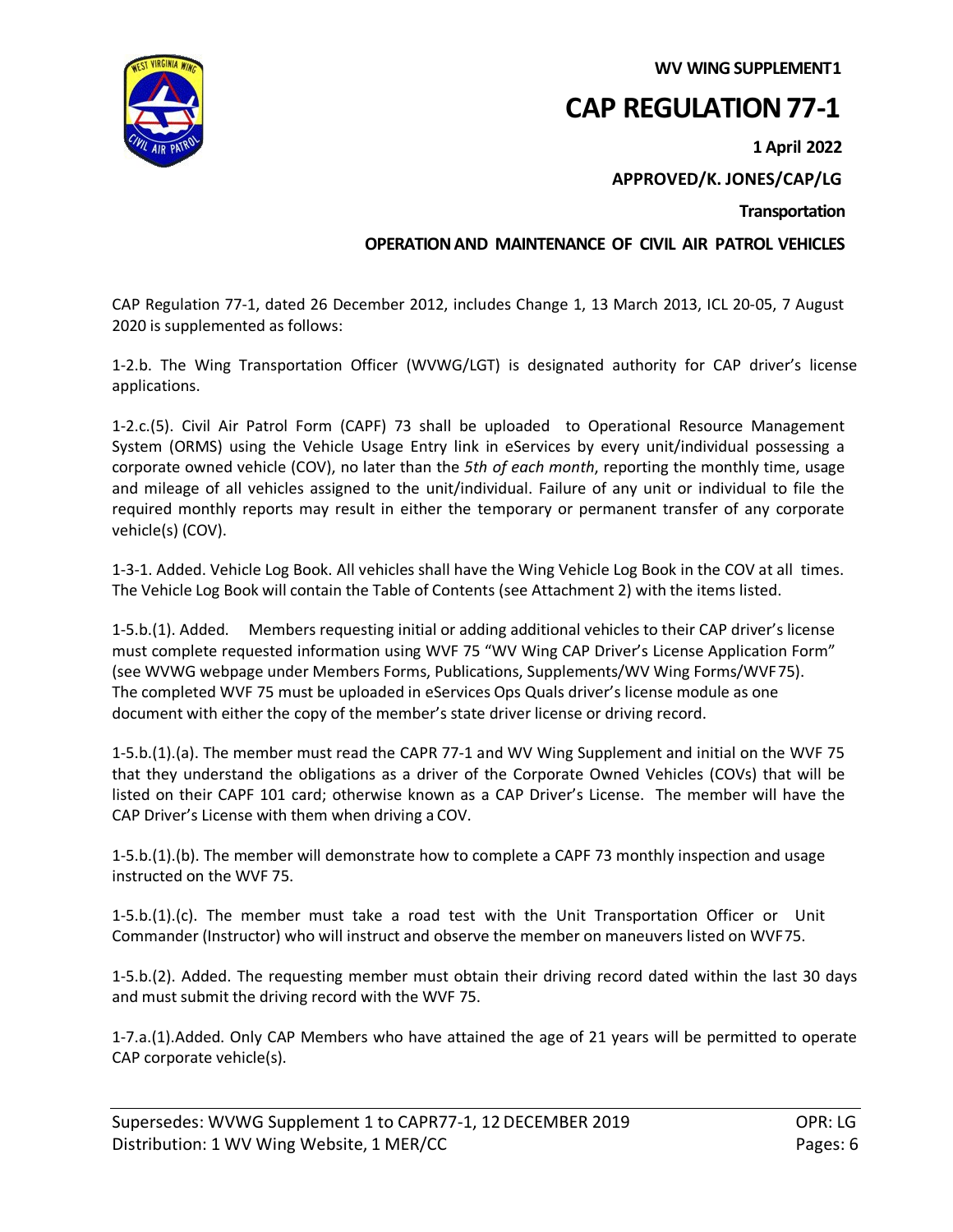1-7.f. Added. Only members who have obtained a trailer endorsement on their CAPF101 card will be permitted to tow a trailer with a COV. For a tow trailer endorsement to be added to the current CAPF 101, the member will email a request to the WVWG LGT along with a copy of any credentials or qualifications that will support the request. The approval authority may request the member to demonstrate the ability to operate a COV and trailer combination prior to the approval of the tow trailer endorsement. Prior to issuance of the trailer endorsement, a driving skills certification will be conducted by a qualified member(s) as approved by the Wing Commander. The skills evaluation will include a safe operations briefing on trailers including proper hook-up, towing in all road conditions, backing up, chocking wheels, unhooking, leveling, and other operations as outlined in the trailer manufacturer's operating manual.

1-8.a.(1). Added. Out of Wing use of a CAP corporate vehicle(s) requires notification to the WV Wing Transportation Officer in writing (email to LGT) with the activity name, location, number of seniors and number of cadets traveling, and the time period. The LGT Officer will notify the WV Wing Commander of the anticipated travel.

1-8.a.(2). Added. CAP corporate vehicle(s) assigned to subordinate units of the WV Wing shall be made available as requested by activity managers, such as Incident Commanders, Encampment Commander, etc.

1-8.a.(3). Added. All requested COV's must be present at Wing Search and Rescue Exercises (SAREX's) unless down for repair or maintenance. Any unit that does not have its requested vehicle present at SAREX's or does not use it on a regular basis may have its vehicle reassigned.

2-2.g.(1). Added. When using a COV, no member may tow a trailer without the proper endorsement listed on the CAPF 101 card (see 1-7.f.). No member may tow a COV trailer with a POV without the proper endorsement(s) and written permission from the WVWG Commander.

3-2.f. All maintenance on utility and travel trailers is the responsibility of the owning unit, wing or region.

3-2.g. Added. Use of the EFS Credit Card assigned to COV (see Attachment 3 for instructions). All EFS Credit Card receipts will be emailed to the WVWG Administrator (WA) within 72 hours after the paid invoice/receipt for reconciliation with the credit card statement.

3-2.g.(1). Units will use EFS Card assigned to that COV for routine maintenance and minor vehicle repairs up to, but not exceeding, \$500, including tires. Routine maintenance includes maintenance as outlined in the owner's manual. If no owner's manual exists, please refer to CAPR 77-1 attachment 1; "General Routine Maintenance Schedule". If the estimated maintenance cost exceeds \$500, a written estimate must be emailed to the WV Wing Administrator and WV Wing Transportation Officer (LGT) to request authorization from (NHQ/LGT) prior to the work being performed. Major repairs exceeding \$500 are not authorized until the unit/individual receives a repair confirmation email from the WA/Wing LGT stating that National HQ CAP Logistics Officer has approved the repair. Units/individuals will not contact NHQ LGT directly for repair authorizations. Vendors shall be provided the WV Sales and Use Tax Exemption Certificate, so that tax is deducted from the final cost before the invoice ispaid.

3-2.g.(2). Added. When any maintenance work is performed on a COV, it shall be uploaded to eServices/ORMS/maintenance and filed in the vehicle records folder at the unit. When the vehicle is transferred to another unit or member, the Vehicle Log Book will transfer with COV.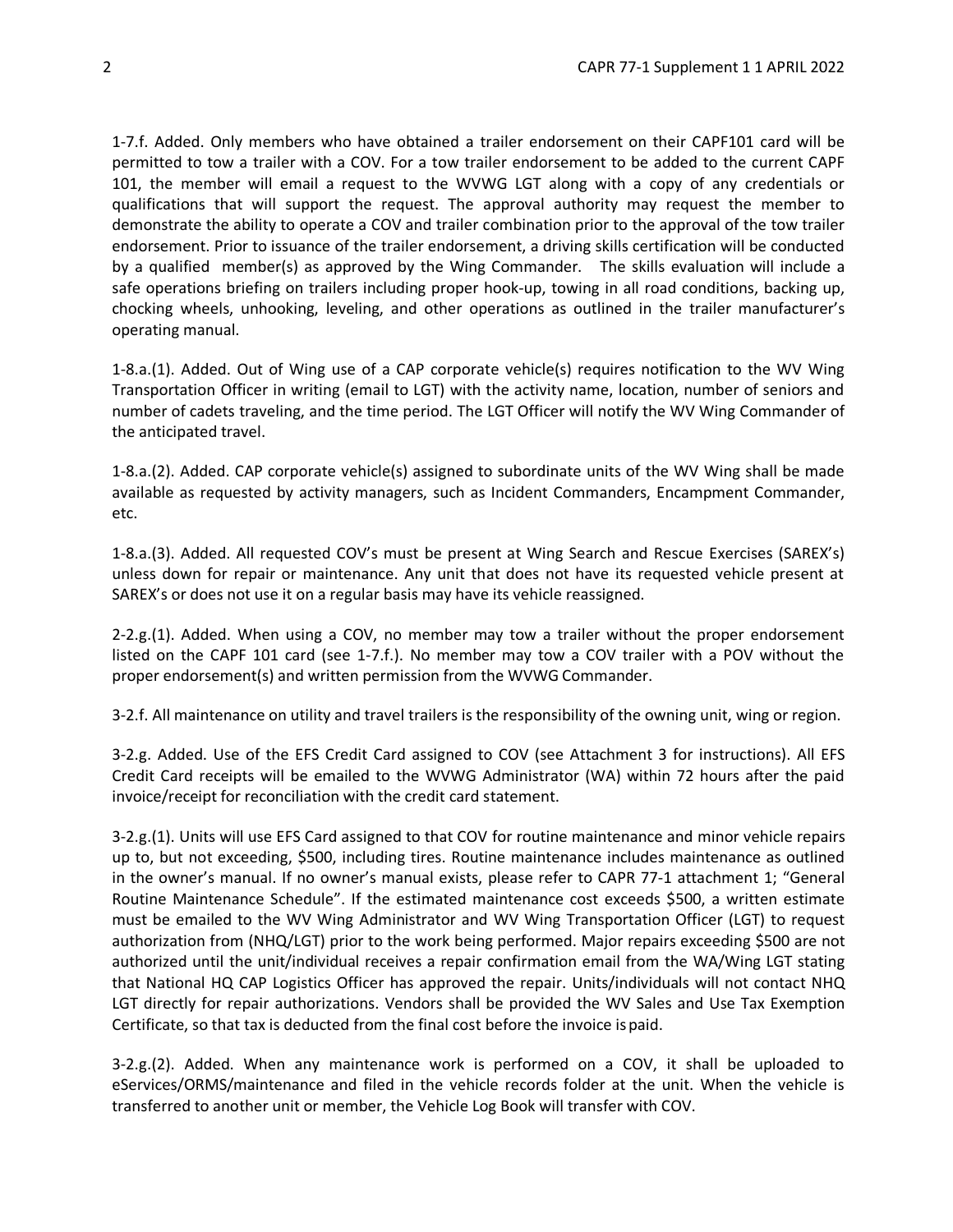3-2.g.(3). Added. EFS cards may be used to purchase fuel only for NHQ REIMBURSABLE Missions (AFAM) as defined in Attachment 3. COV fuel expenses for all other usage are the responsibility of the unit to which it is assigned. WV Wing will draft back any unauthorized fuel purchases from the unit's wing banker account.

> CONNIE S. MOODY, Colonel, CAP Commander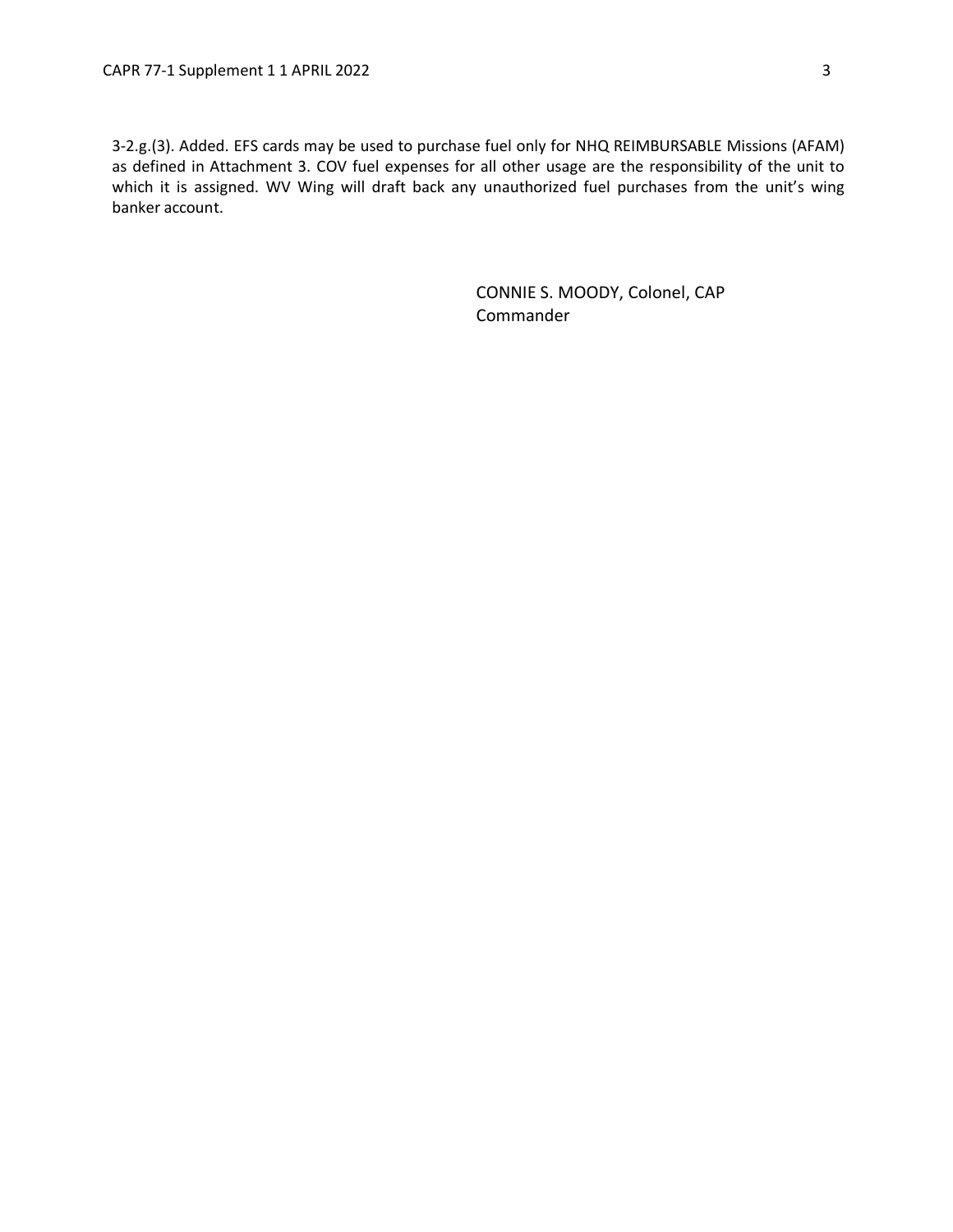| Checklist and | #  | <b>Compliance</b>                                                                                                                                                                                                                                                                    | <b>How to Verify</b>                                                                                                                        | <b>Discrepancy</b>                                                                                                                                                                                                             | <b>How to Clear</b>                                                                                                                                                                                        |
|---------------|----|--------------------------------------------------------------------------------------------------------------------------------------------------------------------------------------------------------------------------------------------------------------------------------------|---------------------------------------------------------------------------------------------------------------------------------------------|--------------------------------------------------------------------------------------------------------------------------------------------------------------------------------------------------------------------------------|------------------------------------------------------------------------------------------------------------------------------------------------------------------------------------------------------------|
| Tab           |    | <b>Question</b>                                                                                                                                                                                                                                                                      | Compliance                                                                                                                                  | Write-up                                                                                                                                                                                                                       | <b>Discrepancy</b>                                                                                                                                                                                         |
| WVWG/LGT      | 01 | Is the CAPF 73 being<br>uploaded into ORMS<br>by the 5 <sup>th</sup> of each<br>month IAW WVWG<br>Supplement 1 to CAPR<br>77-1, para 1-2.c.(5).?<br>a) Is the vehicle<br>monthly time, usage<br>and mileage entered<br>using the Vehicle<br><b>Usage Entry link in</b><br>eServices? | Compliance is<br>determined through<br>eServices.                                                                                           | (Question 1) Unit<br>failed to upload<br>CAPF 73 into ORMS<br><b>IAW WVWG</b><br>Supplement 1 to<br>CAPR 77-1, para 1-<br>2.c.(5).                                                                                             | (A-Discrepancy): [xx] Wing LGT will notify the<br>unit CC and LGT's or<br>individual member of the<br>discrepancy via email<br>requesting compliance<br>by the 10 <sup>th</sup> of the month<br>or sooner. |
| WVWG/LGT      | 02 | Are WVF 75's being<br>uploaded with the<br>member's state drive<br>license or state driving documents uploaded verify the required<br>record when<br>requesting a CAP<br>Driver's License in<br>eServices IAW WVWG<br>Supplement to CAPR<br>77-1, para 1-5.b.(1).?                   | Compliance is<br>determined through<br>inspection of<br>in eServices/<br>OpsQuals/Driver's<br>License link.                                 | (A-Discrepancy): [xx] Wing LGT will mark<br>(Question 2)<br>Commander failed to Ops Quals/ Driver's<br>documents were<br>uploaded in Ops<br>Quals for a CAP<br><b>WVWG Supplement</b><br>1 to CAPR 77-1, para<br>$1-5.b.(1)$ . | "Don't Approve" in the<br>License module stating<br>what document is<br>missing and an email<br>sent to the CC identifying<br>Driver's License IAW the correction needed.                                  |
| WVWG/LGT      | 03 | Are members carrying<br>a copy of their issued<br><b>CAP Driver's License</b><br>(CAPF 101 card) when<br>operating a COV IAW<br>WVWG Supplement 1<br>to CAPR 77-1 para 1-<br>5.b.(1).(a)?                                                                                            | Compliance is<br>determined through<br>spot inspections.                                                                                    | (Question 3)<br>Authorized CAP<br>Driver is not carrying<br>CAPF 101 card IAW<br>CAPR 77-1 para 1-<br>5.b.(1).(a).                                                                                                             | (A-Discrepancy): [xx] Member will print and<br>carry CAPF101 card prior<br>to driving COV.                                                                                                                 |
| WVWG/LGT      | 04 | Are requests for tow<br>trailer endorsements<br>requested IAW WVWG inspection of<br>Supplement 1 to CAPR documents uploaded verify proper<br>77-1 para 1-7.f.                                                                                                                        | Compliance is<br>determined through<br>in eServices/Ops<br>Quals/Driver's<br>License link and<br>email requests<br>received by WVWG<br>LGT. | (A-Discrepancy): [xx] Wing LGT will mark<br>(Question 4)<br>Commander failed to Ops Quals/ Driver's<br>procedures for tow<br><b>IAW WVWG</b><br>Supplement 1 to<br>CAPR 77-1, para 1-<br>7.f.                                  | "Don't Approve" in the<br>License module stating<br>the procedure for<br>trailer endorsementsobtaining a tow trailer<br>endorsement and<br>identifying the correction<br>needed.                           |

# **Attachment 1 COMPLIANCE ELEMENTS**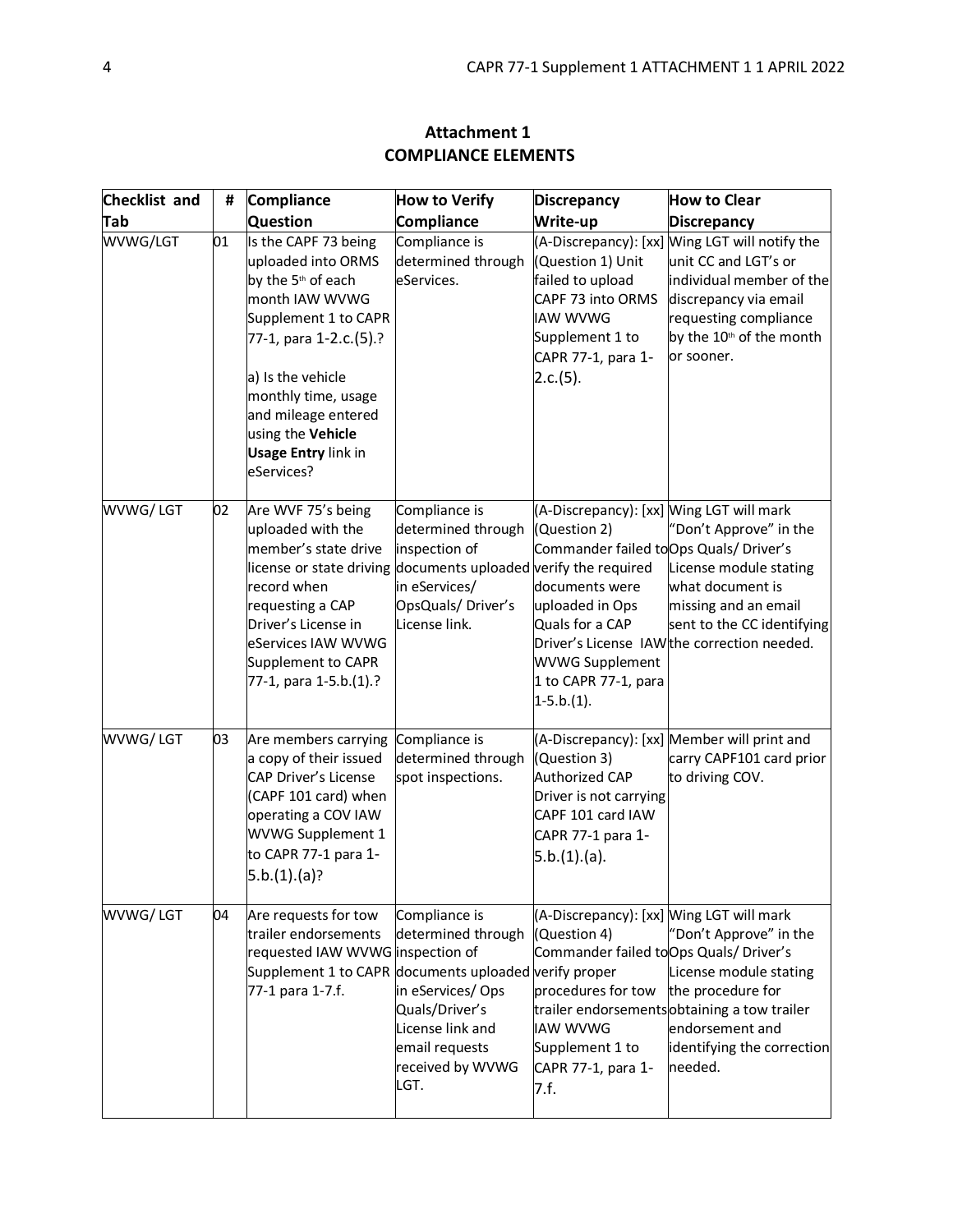

# Attachment 2 **WV Wing Vehicle Log Book**

# **Table of Contents**

- *1.* Copy of vehicle registration *(CAPR 77-1 para. 1-3. a.)*
- 2. CAPF 73, CAP Vehicle Inspection Guide and Usage Data *(CAPR 77-1 para. 1-3. b.)* (access CAP NHQ website: Publication Library for current version)
- 3. Records of Repairs and Maintenance Expenses *(CAPR 77-1 para. 1-3. c.)* (Copy of the invoice and receipt is also required to be emailed to the Wing Administrator and uploaded in ORMS)
- *4.* Proof of insurance card (expires 1 October each year) *(CAPR 77-1 para. 1-3. d.)*
- 5. WV Wing Guidelines for Reporting a Mishap or Accident (Update when the WVWG Safety Officer or WVWG CC changes)
- 6. EFS Credit Card Instructions and Card (Receipts should be marked with the vehicle ID 47\_\_\_ and signature of purchaser, then emailed to Wing Administrator for reconciliation with credit card statement.)
- 7. West Virginia Sales and Use Tax Exemption Certificate (Current Year) (Contact the Wing Administrator for a copy of the current year) Authorized CAP Driver's License Report printed from e-Services for the unit where the COV is assigned, updated as needed. (see para 1- 5.b.(1).(a). above)
- 8. Authorized CAP Driver's License Report printed from e-Services for the unit where the COV is assigned, updated as needed. (see para 1- 5.b.(1).(a). above)
- 9. CAPR77-1 for reference.
- 10. CAPR77-1, WV Wing Supplement 1 for reference. (Found on CAPNHQ website: Approved Supplements)